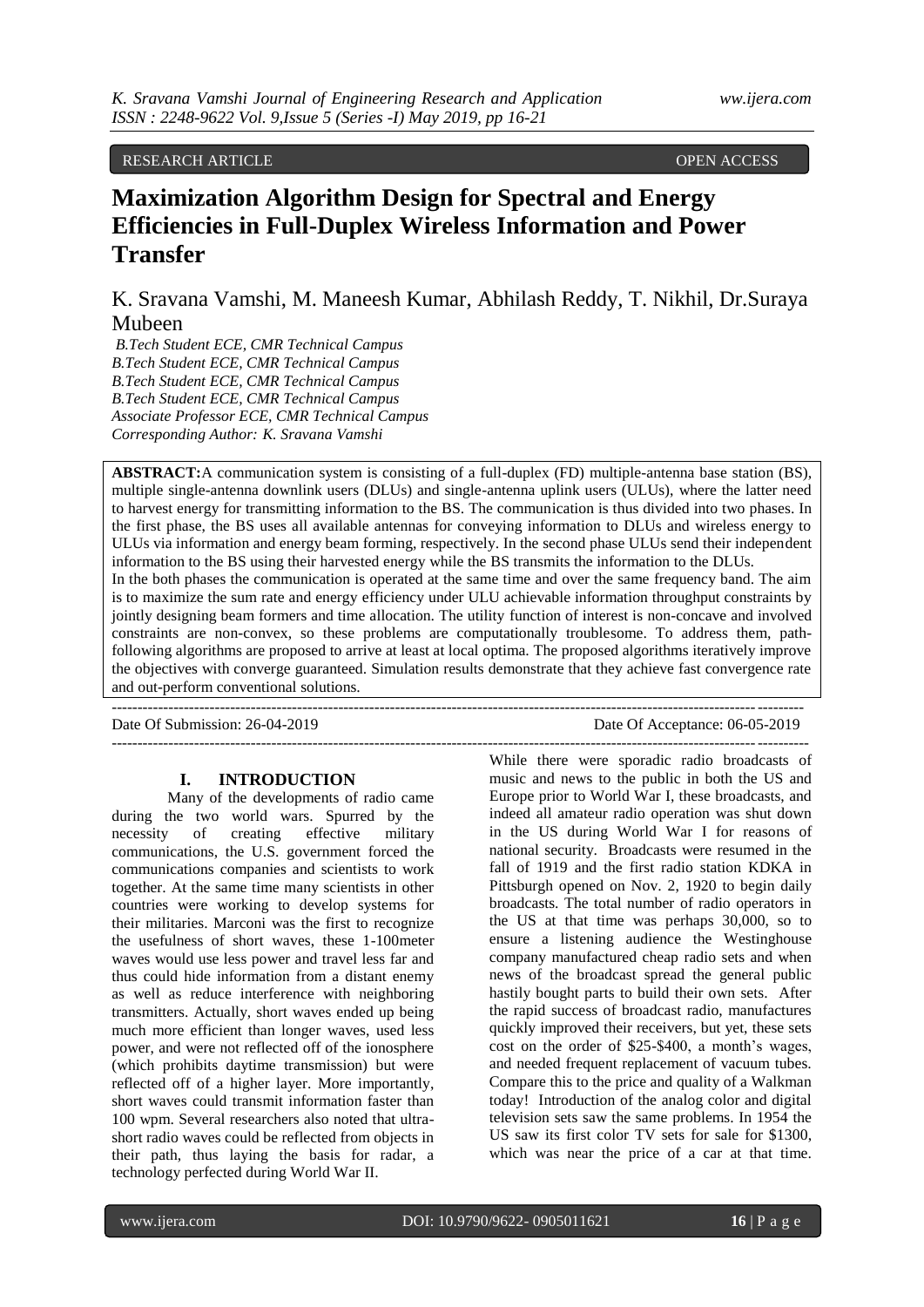Currently, you can purchase an HDTV set for \$5000-\$7000, still a significant amount of money.

The number of telecommunications innovations grew rapidly during the last half of the 20<sup>th</sup> century. Currently there is widespread and growing use of cellular phones, cordless phones, digital satellite systems, and personal mobile radio networks. Wireless communications occur at many different frequencies, from underwater communication at extremely low frequencies on the order of tens or hundreds of Hertz, to infrared at  $10^{14}$  Hertz. See Fig. 1 for a partial diagram of the radio frequency (RF) spectrum. In the United States the spectrum is allocated by the Federal Communications Commission (FCC).



A significant development in telecommunications in the United States was the 1996 Telecommunications Act. This act was written in part to promote competition (telecommunications had hitherto been controlled mainly by a group of monopolies), promote integration of advanced services to all Americans and development of the underlying infrastructure. Furthermore, it created measures, such as a rating code, to deal with viole

nce and obscenities, and laid out punishments for misuse, such as harassing phone calls, of the telecommunications systems.

## **II. SIGNAL PROPAGATION AND CHANNEL EFFECTS**

Besides the lack of readily available bandwidth and the number of users who desire access to wireless systems, the largest obstacle to building systems is that of noise and fading. This was seen in the early transmission experiments, the Morse code dots and dashes were hidden in noise, making long-distance transmission a challenge. Noise in car radios is a familiar phenomenon, as you drive away from a transmitter, the station becomes noisier until it finally drops out and all you can hear is static. This effect derives from the decreasing power in a received signal as the transmitter-receiver separation increases. The power at the receiver is governed by the following equation where  $P_R$  and  $P_T$  are the received and transmitter power, respectively,  $A_R$  and  $A_I$ 

$$
P_R = P_T \frac{A_T A_R c^2}{\left(4\pi f d\right)^2}
$$

(1)

represent the amplification of the receiver and transmitter antennas, *c* is the speed of light  $(3 \times 10^8 \text{ m/s})$ , *f* is the signal frequency, and *d* is the distance between the transmitter and receiver. We can see from this equation that the received power decreases with the square of the distance from the radio to the transmitting antenna.

#### 2.1. **Multiple Access**

Until this point, we have discussed how to create a signal for one user, but the available bandwidth must be shared between many users. There are many methods of doing so; two of these methods, frequency division multiple access (FDMA) and time division multiple access (TDMA), are what is termed controlled multiple access, other methods such as code division multiple access (CDMA) and carrier-sense multiple access (CSMA) effectively permit users to access the channel whenever desired, under certain constraints.

**3. Maximization Algorithm** .Design high spectral efficiency and high throughput in wireless network system by using Sum rate maximization and energy efficiency maximization algorithm



**Fig.2.** Division of frequency or time in two multiple-access schemes.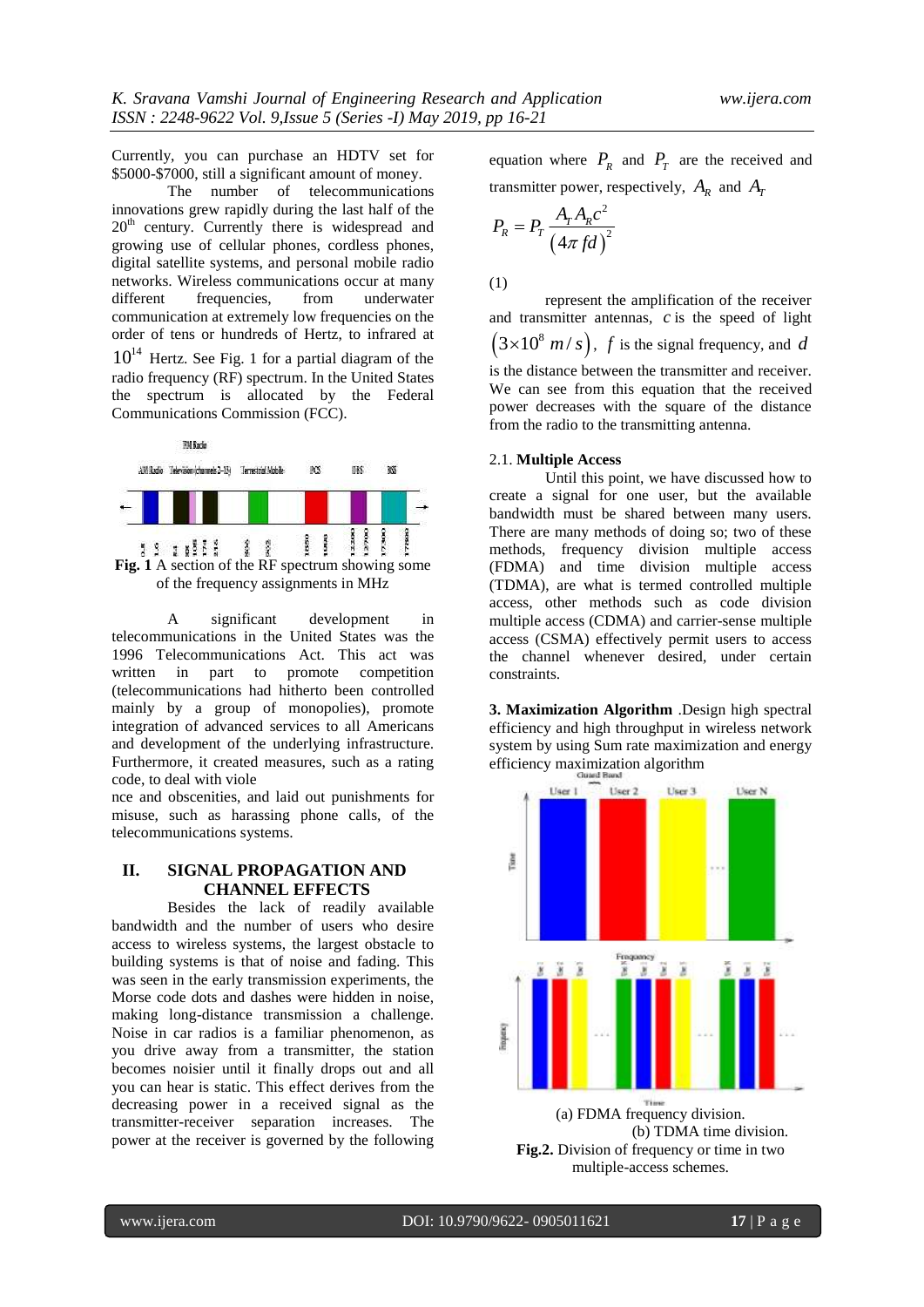Frequency division multiple accesses implies splitting the available spectrum between the users. This method broadcast radio and television stations deploy; each station is assigned a band (a certain range of frequencies in which they can transmit) and there is a short band in between the limits of each station called a guard band. The guard band is used to protect against flaws in the system such as carrier drift. A diagram of this is shown in Fig. In the U.S. analog cellular phone standard (AMPS) the channels are 30 kHz wide and there is a total of 832 channels in the system, each having a forward and a reverse link.

For the TDMA system each user has control of the total channel bandwidth for a short amount of time, then the channel is handed off to the next user. Each waiting user has a turn and then control is returned back to the first user. A diagram of a TDMA system is shown in. TDMA is used in the European cellular phone standard Global System for Mobile (GSM). Each channel supports 8 users; each user is allowed to transmit for 577 microseconds before it is the next user's turn.

Code division multiple access is a hybrid system, which allows all users to occupy the same bandwidth and time simultaneously. Essentially, everyone transmits at the same time; signals are differentiated at the receiver because they are orthogonal to each other.

The Orthogonality and knowledge of characteristics of the orthogonal signal make it possible to extract one user's signal from the entire transmission. The CDMA detection process can be envisioned as a noisy room. Without concentrating it seems as if what you hear is simply an unintelligible combination of sounds. However, if you can focus on a familiar voice, the words from this voice start to become distinguishable, and you can block out the background noise in the room.

CSMA is a method used in many wire line communications that can also be used for digital wireless communications. Each user's voice or data is broken into packets. The user then listens in on the channel in order to determine if anyone is transmitting. If the channel is unoccupied, then the user transmits. However, a collision occurs if two more users attempt to transmit at the same time. The receivers detect the collision and the users must retransmit their information at a later time. This system is only efficient if there is not a strict time constraint on the data, or if there are few users who wish to simultaneously transmit.



**Fig. 3.** A signal with noise.

In addition to noise, signals are often subject to fading. Signals can be reflected off of the ground, buildings, walls, trees or almost any object in their paths. One result of this is that, on average, the signal strength may decrease by a factor greater than the square of the distance. Furthermore, receivers at the same distance from the transmitter, but in different directions, may have greatly differing signal strengths. This phenomenon is accounted for by a path loss exponent, n, which is a number computed by many measurements in many areas and is the power to which the distance, d, in (1) is raised. It is further accounted for by a random number for each location at radius d from the transmitter. Thus, the power loss equation of (1)

can be rewritten as 
$$
P_R = P_T \frac{A_T A_R c^2}{\left(4\pi f\right)^2 d^n} N
$$
. (2)

In this equation, N is a noise factor, which is determined for different terrains and can capture some of the differences in signal strengths. The parameter n can take on values of 2 for free space loss (as in equation (1)), 4 for some urban cellular systems, and can range as high as 6 for intra building communication. Naturally, this parameter will vary depending on whether the signals can penetrate walls and how many buildings or other obstacles there are in the neighborhood.



**Fig. 4.** Multipath fading.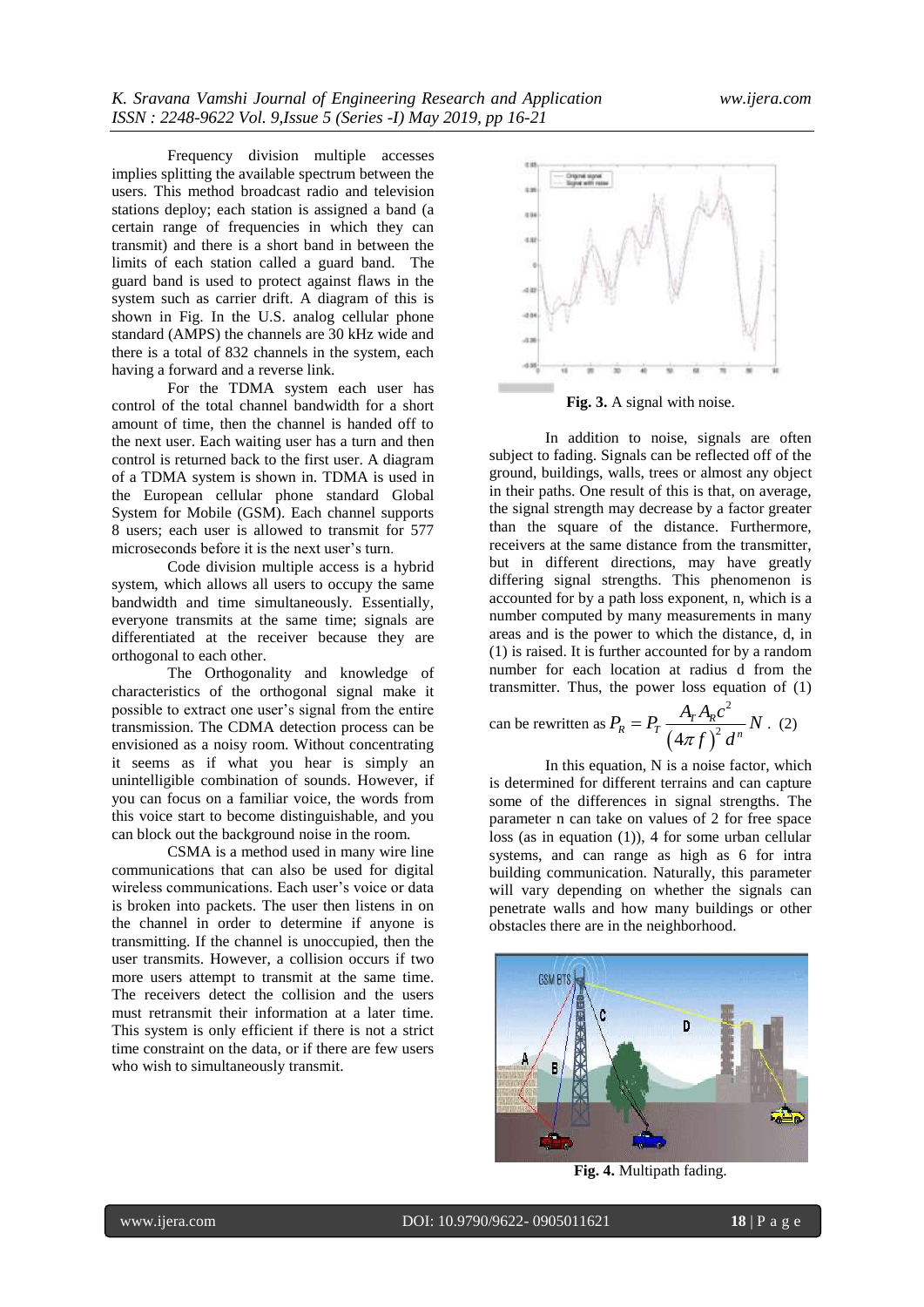Another problem called multipath add challenge to the signal transmission. Multipath is illustrated in Fig. 5,where four signals are received at the transmitter. Each of the four has travelled a different path and is received at a different strength. Thus, the total received signal is the sum of these four signals

$$
r(t) = \sum_{i=1}^{4} a_i v(t - \tau_i) e^{j\varphi_i} \quad \dots \dots \dots (3)
$$

Another problem called multipath adds challenge to the signal transmission. Multipath is where four signals are received at the transmitter. Each of the four has travelled a different path and is received at a different strength. Thus, the total received signal is the sum of these four signals

$$
r(t) = \sum_{i=1}^{4} a_i v(t - \tau_i) e^{j\varphi_i}
$$
 (4)

Each signal on each path is delayed by time  $\tau_i$ , and has amplitude and phase shifts  $a_i$  and

 $\varphi$ <sub>i</sub> respectively. One can imagine the difficulty in extracting an unknown signal embedded in many others. Finally, movement of the mobile will affect the received signal by producing a change in frequency. This, as with noise is a familiar phenomenon; think of the wail of an ambulance approaching and then leaving, the frequency increases and then decreases. If a sinusoid is transmitted, the received frequency is the sum of the transmitted frequency and the Doppler shift  $f_R = f_C + f_D$ ,

where  $f_c$  is the transmitted sinusoidal wave. Assuming the receiver is co-linear with the mobile the Doppler shift is given by  $f_D = \frac{v f_C}{v}$ *c*  $=$ 

where v is the velocity of the mobile. As the velocity increases (the mobile moves toward the transmitter) the apparent frequency increases, as it moves away the frequency decreases. Since mobile velocities are rarely constant, this frequency can change quite a bit, making reception a difficult prospect.

Therefore, it is obvious that there are many challenges in system design. Transmitters must be closely spaced closely or use large enough powers so that receivers can overcome the inherent system noise. If there is multipath, fading and Doppler shift, these must be compensated for either with careful signal design or intelligent receivers. One method of protecting against poor channels is channel coding. Bits are added to the bit stream in a controlled manner, so that if noise or fading degrades some bits, these lost bits can be recovered from others. Because the size of the bit stream is

increased, the bandwidth must be increased proportionally in order to maintain the transmission rate. Thus, there is another tradeoff between protection against channel errors and bandwidth required. To design high spectral efficiency and high throughput in wireless network system by using Sum rate maximization and energy efficiency maximization algorithm .The aim is to maximize the sum rate and energy efficiency under ULU achievable information throughput constraints by jointly designing beam formers and time allocation. So, these problems are computationally troublesome. To address them, path-following algorithms are proposed to arrive at least at local optima.

The proposed algorithms iteratively improve the objectives with converge guaranteed. Simulation results demonstrate that they achieve fast convergence rate and outperform conventional solutions. i) Sum Rate Maximization Algorithm and ii) Energy Efficiency Algorithm.

## **III. SUM RATE MAXIMIZATION ALGORITHM**

Finding an optimal solution to the SRM problem, is challenging due to the non-concavity of its objective function and non-convexity of its feasible set. In this section, we propose pathfollowing computation procedure to obtain a local optimum.

SRM Problem Formulation: The SRM problem of jointly designing w1, w2, V, p, and  $\alpha$  can be expressed as

Maximize RD (w1, w2, V, p,  $\alpha$ ) + RU (w2, p, $\alpha$ ) s:t:  $(1 - \alpha) \ln (1 + \gamma \ell (w^2; p)) \geq \bar{r}_u, \forall \ell = 1, \ldots, L$  $P^2 \& P^{eh} u_\ell(w1, V, \alpha), \forall \ell = 1, \ldots, L$  $P\ell \geq 0, \forall \ell = 1, \ldots, L$  $\alpha(||w1||^2 + ||V||^2) + (1 - \alpha) ||w2||^2 \leq P_{BS}$ 

0<α<1

Algorithm: Path-following algorithm for the SRM problem

Initialization: Set n: = 0 and  
\n
$$
(\mathbf{w}_1^{(n)}, \mathbf{w}_2^{(n)}, \mathbf{V}^{(n)}, \mathbf{p}^{(n)}, \alpha^{(n)}, \tau^{(n)}, \beta^{(n)})
$$
  
\n1- repeat  
\n2- Solve (48) to obtain the optimal solutions

 $\left(\mathbf{w}_1^{(n)},\mathbf{w}_2^{(n)},\mathbf{V}^{(n)},\mathbf{p}^{(n)},\alpha^{(n)},\tau^{(n)},\beta^{(n)}\right)$ 3- Update:  $w_1^{(n+1)} := w^*_{1}$ ,  $w_2^{(n+1)} := w^*_{2}$ ,  $\alpha^{(n+1)} :=$  $\alpha^*$ ,  $\hat{V}^{(n+1)} := V^*$ ,  $P^{(n+1)} := P^*$ ,  $T^{(n+1)} := T^*$  and  $B^{(n+1)}$  $:= B^*$ .

4: Set  $n: = n + 1$ .

5: until Convergence.

## **Energy Efficiency Algorithm**

We now consider the EEM problem  $(19)$ , which is also non convex and more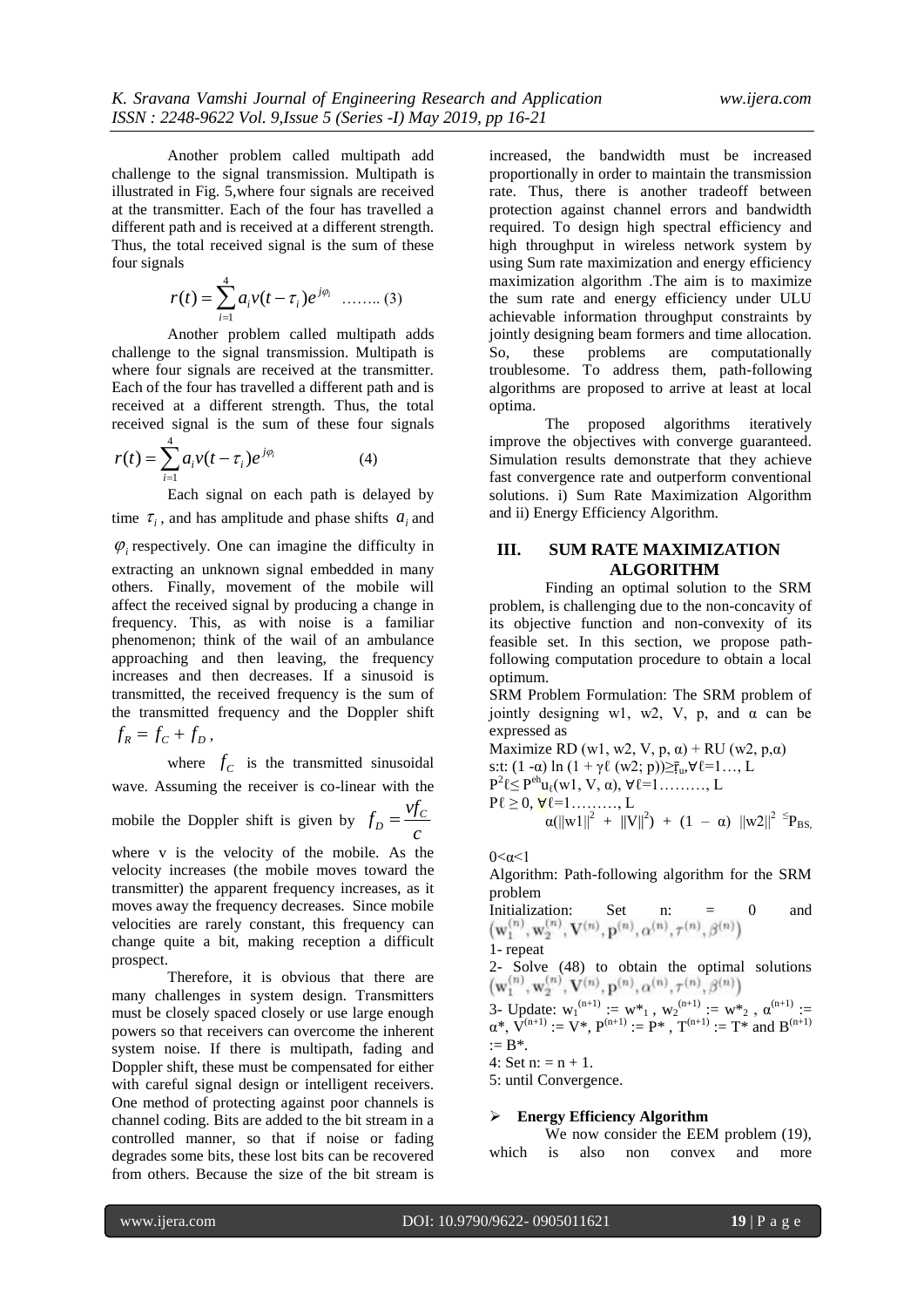computationally difficult than the SRM problem Again, we use the additional variables T and B. EEM Problem Formulation: Another performance metricof interest is to maximize EE of the system. Algorithm: Path-following algorithm for EEM (19) Initialization: Set n:  $= 0$  and solve(66) to generate an initial feasible point  $(\mathbf{w}_1^{(n)},\mathbf{w}_2^{(n)},\mathbf{V}^{(n)},\mathbf{p}^{(n)},\tau^{(n)},\beta^{(n)},\lambda^{(n)}).$ 1- Repeat 2- Solve To obtain the optimal solutions 3-Update:  $w_1^{(n+1)} := w^*_{1}$ ,  $w_2^{(n+1)} := w^*_{2}$ ,  $\alpha^{(n+1)} :=$  $\alpha^*$ ,  $V^{(n+1)} = V^*$ ,  $P^{(n+1)} = P^*$ ,  $T^{(n+1)} = T^*$ ,  $B^{(n+1)} =$  $B^*$  and  $\lambda^{(n+1)} := \lambda^*$ . 4: Set  $n: = n + 1$ .

5: until Convergence.

### **Sum Rate Maximization**



#### **Energy Efficiency**

| 34-EmotentEtrience |  |                                               |  |  |
|--------------------|--|-----------------------------------------------|--|--|
|                    |  | Carrott sides of actionals 2, Banker 231      |  |  |
|                    |  | Extents baths) of artistical 11 Nacional 1301 |  |  |
|                    |  | Tarreen names of actionism: 31 Matters: 221   |  |  |
|                    |  | Denver notice of activises 4. Bettern 170.    |  |  |
|                    |  | Garcent number of actions.co U. Masteum: 230. |  |  |
|                    |  | Datosol custor of actensary 4. Basimus 231    |  |  |
|                    |  | Taccoli patter of achieves: T. Maling: 230    |  |  |
|                    |  | Littlet name of actional I. Rating: 230       |  |  |
|                    |  |                                               |  |  |

## **Spectralefficiency**